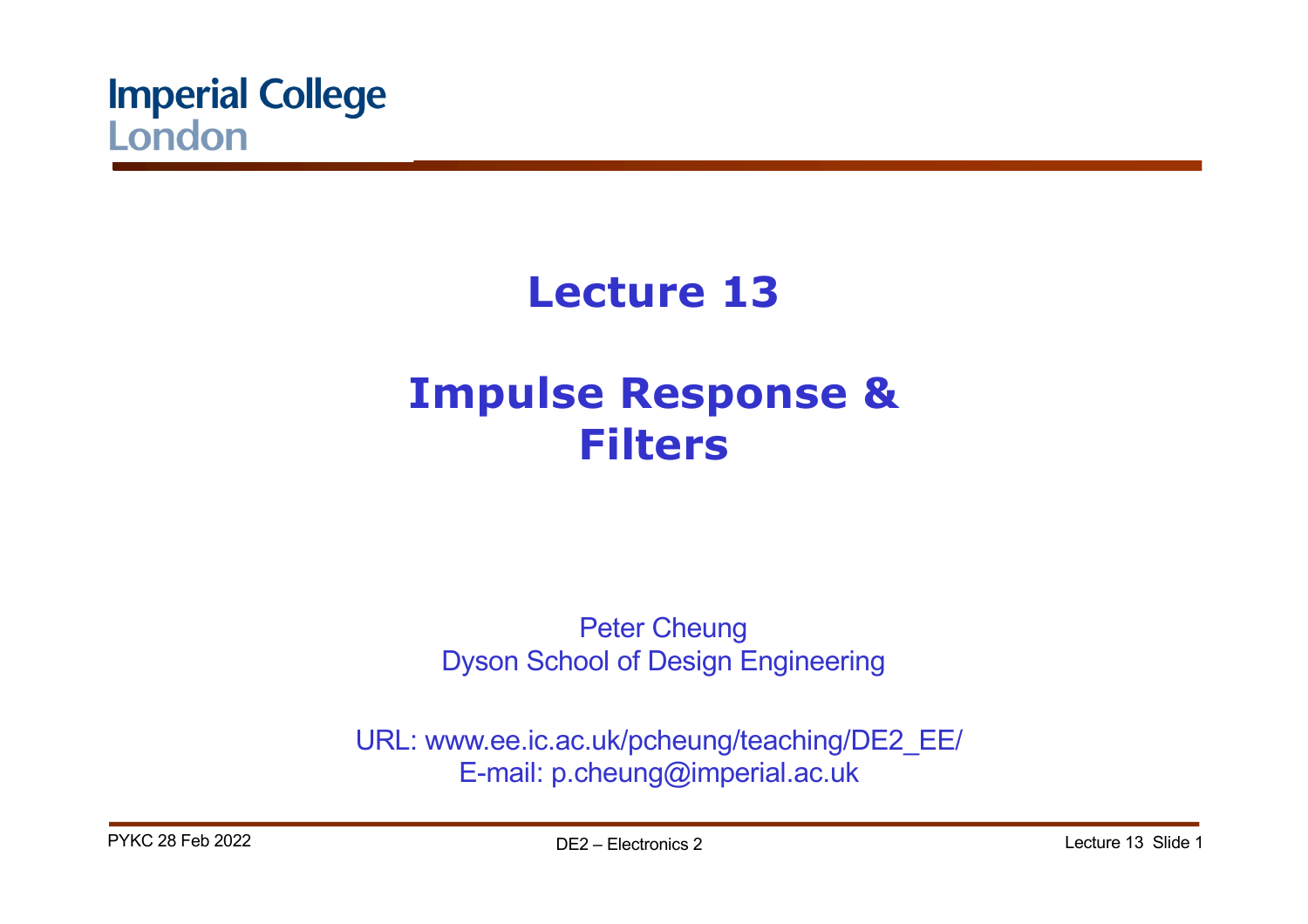# **Impulse Response of a Discrete System**

 $\blacklozenge$  The response of a discrete time system to a discrete impulse at the input is known as the system's **impulse response**

$$
x[n] = \delta[n]
$$
  
\n
$$
h[t]
$$
  
\n
$$
h(t) = \text{continuous impulse response}
$$
  
\n
$$
h(t) = \text{continuous impulse response}
$$

- ! The impulse response of a **linear** system completely define and characterise the system – both its transient behaviour and its frequency response.
- ! This applies to both continuous time and discrete time linear systems.
- ! An impulse signal contains ALL frequency components (L3, S7). Therefore, applying an impulse to input stimulates the systems at ALL frequencies.
- $\blacklozenge$  Since integrating a unit impulse = a unit step function, we can obtain the step response of the system by integrating the impulse response.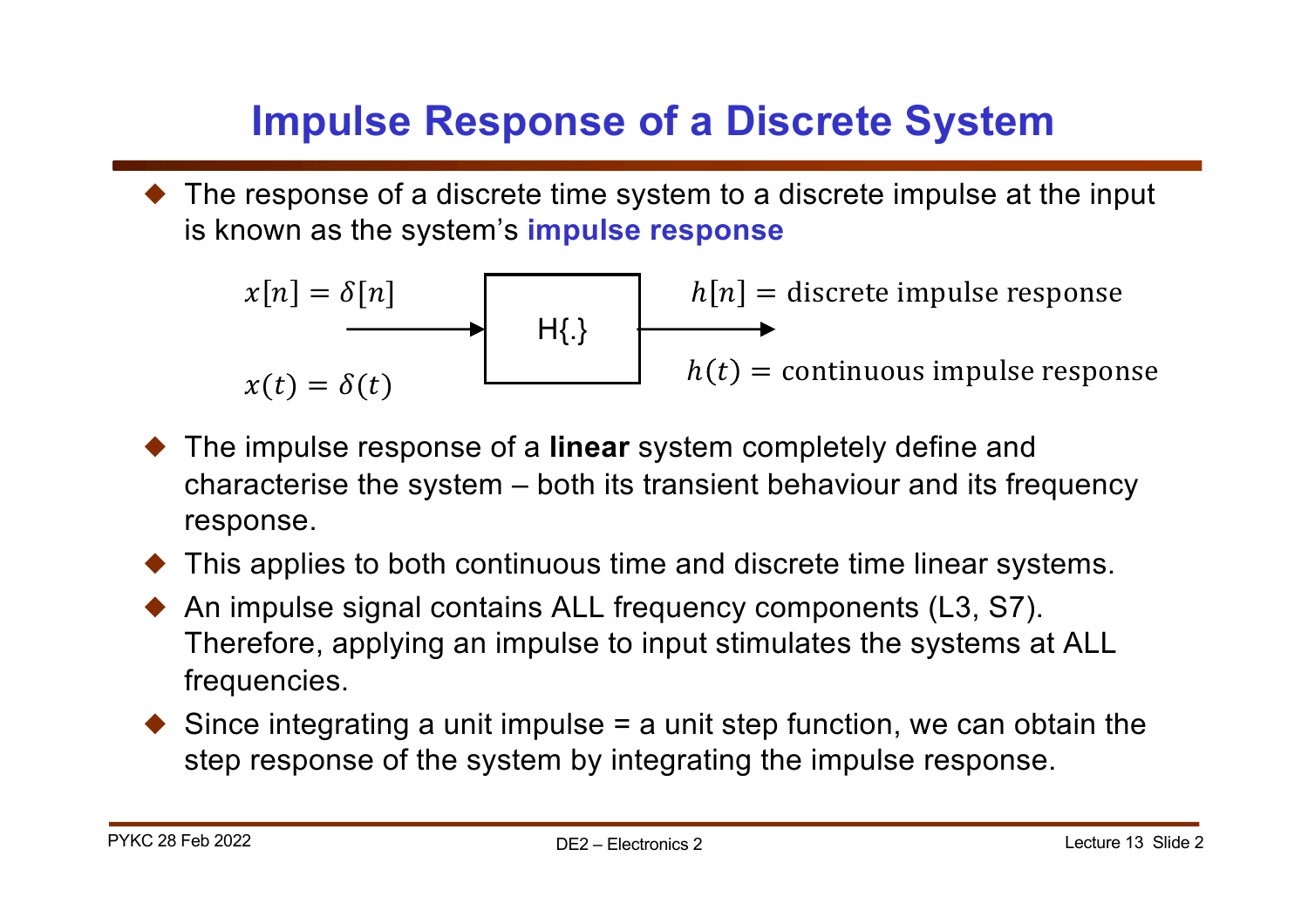## **Discrete signal as sum of weighted impulses**

Remember from L10, S7, we can represent a causal discrete signal *x[n]* in terms of sum of weighted delayed impulses:

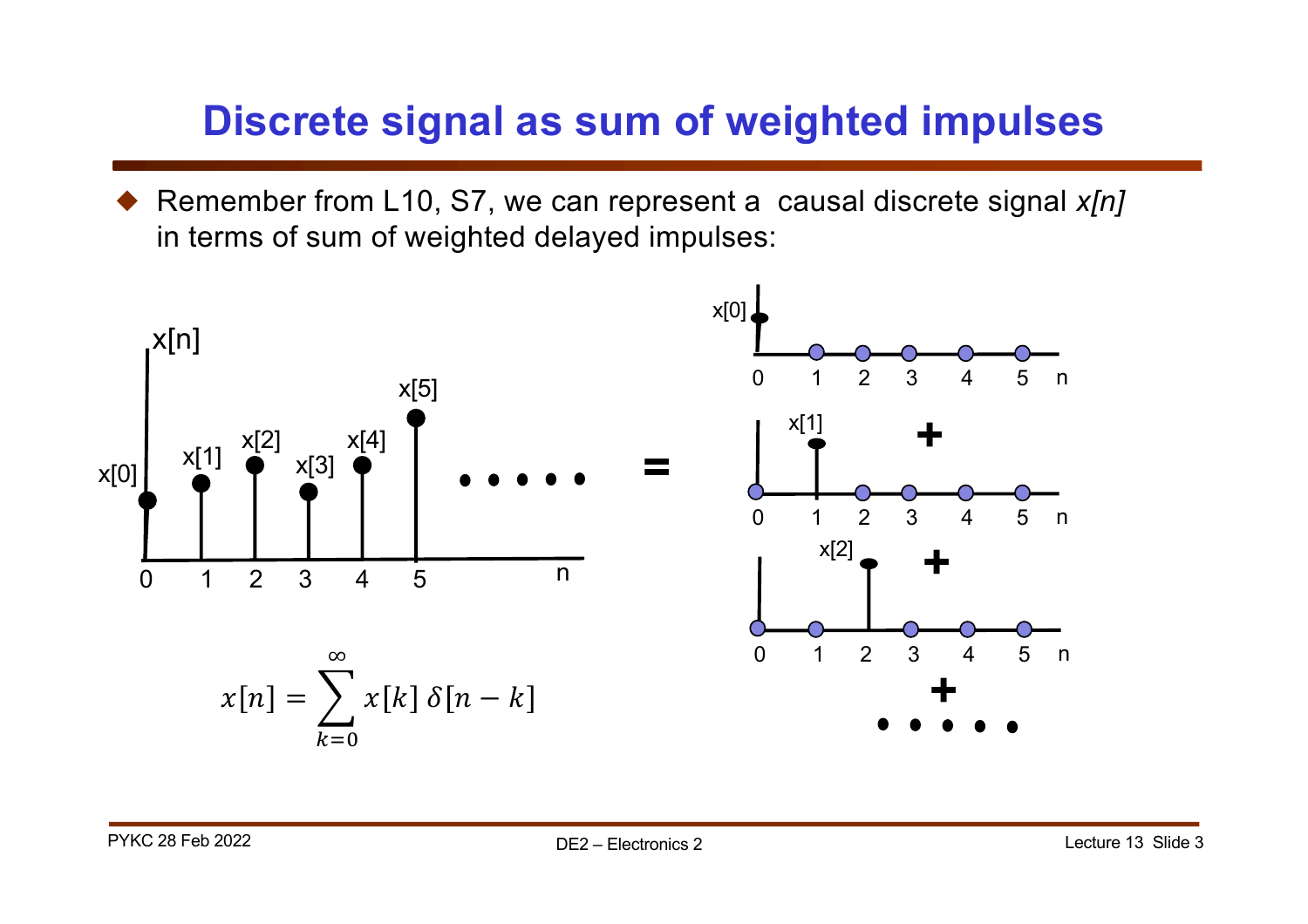## **Impulse Response and Convolution**



We can therefore derive the output of a discrete linear system, by adding together the system's response to EACH input sample separately.

! This operation is known as **convolution**:

$$
y[n] = x[n] * h[n] = \sum_{m=0}^{\infty} x[m]h[n-m]
$$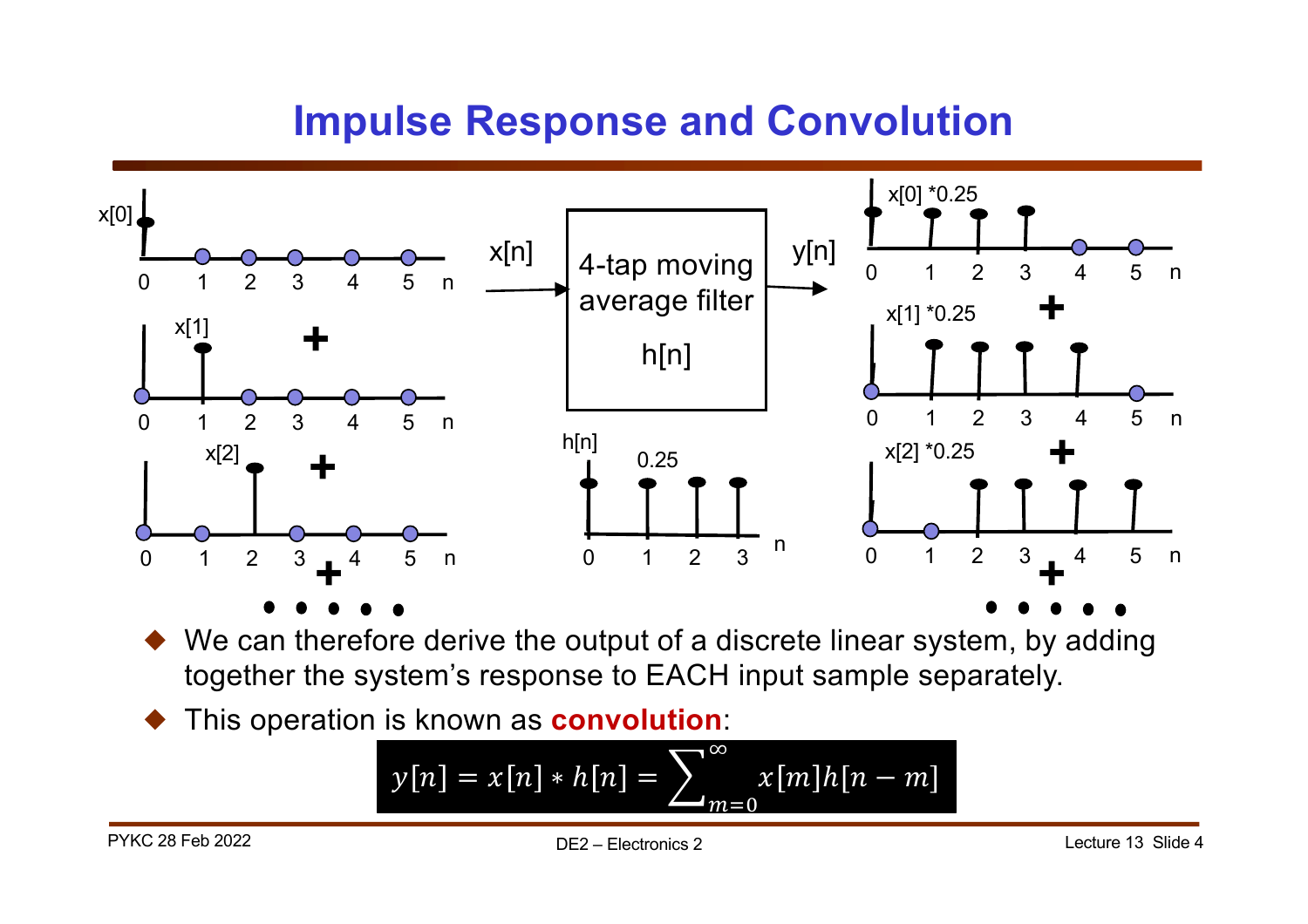## **Convolution example - COVID vaccination**

Covid vaccine require two doses, 3 weeks apart. Impulse response h[n] for this vaccination system is:



 $\blacklozenge$  UK started vaccination of its elderly population with a plan of vaccinating 1000 people per day after the first day. The input x[n] is:



How many doses would NHS needs to provide from day 0? (i.e. y[n])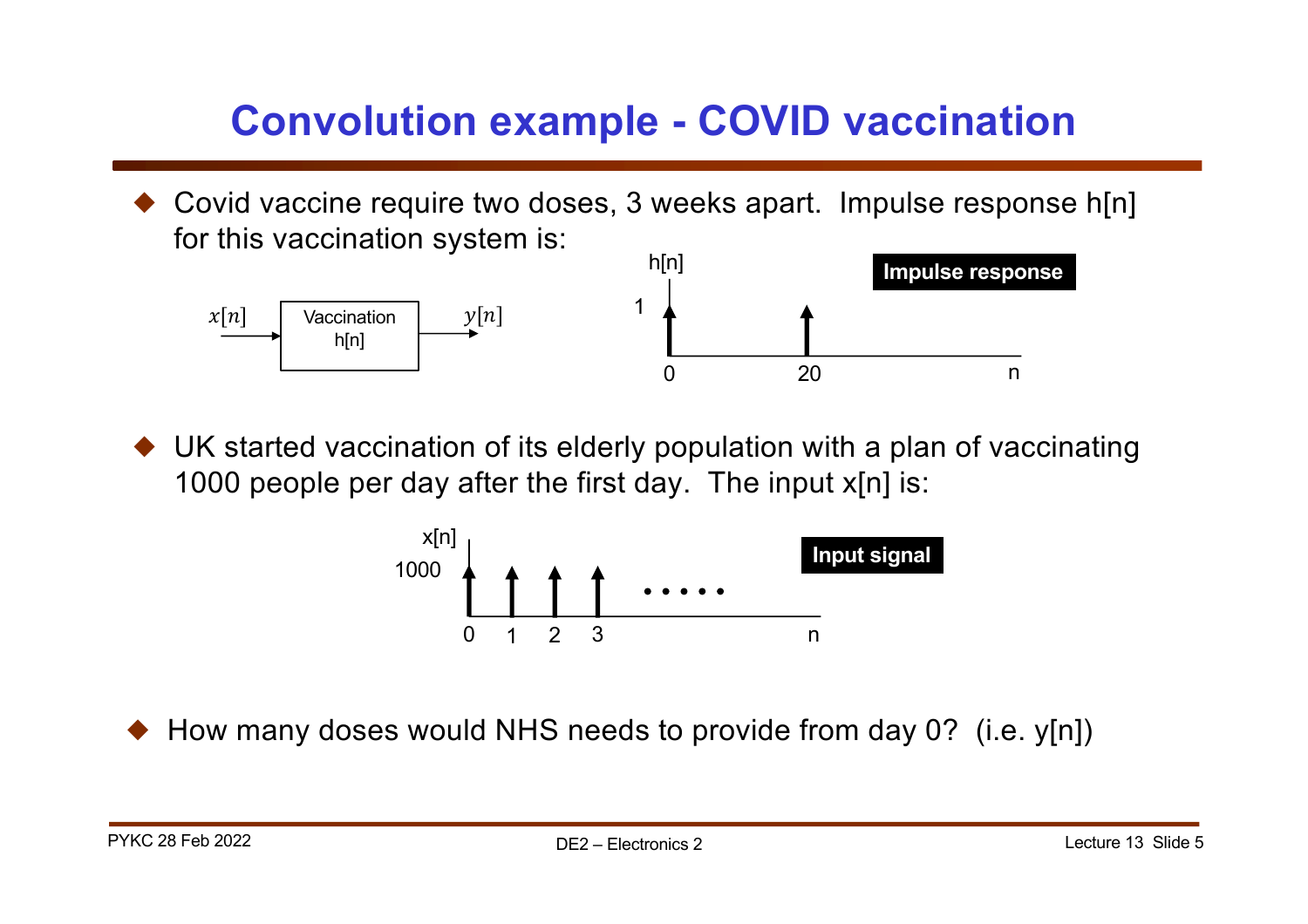## **Graphical representation of Convolution**

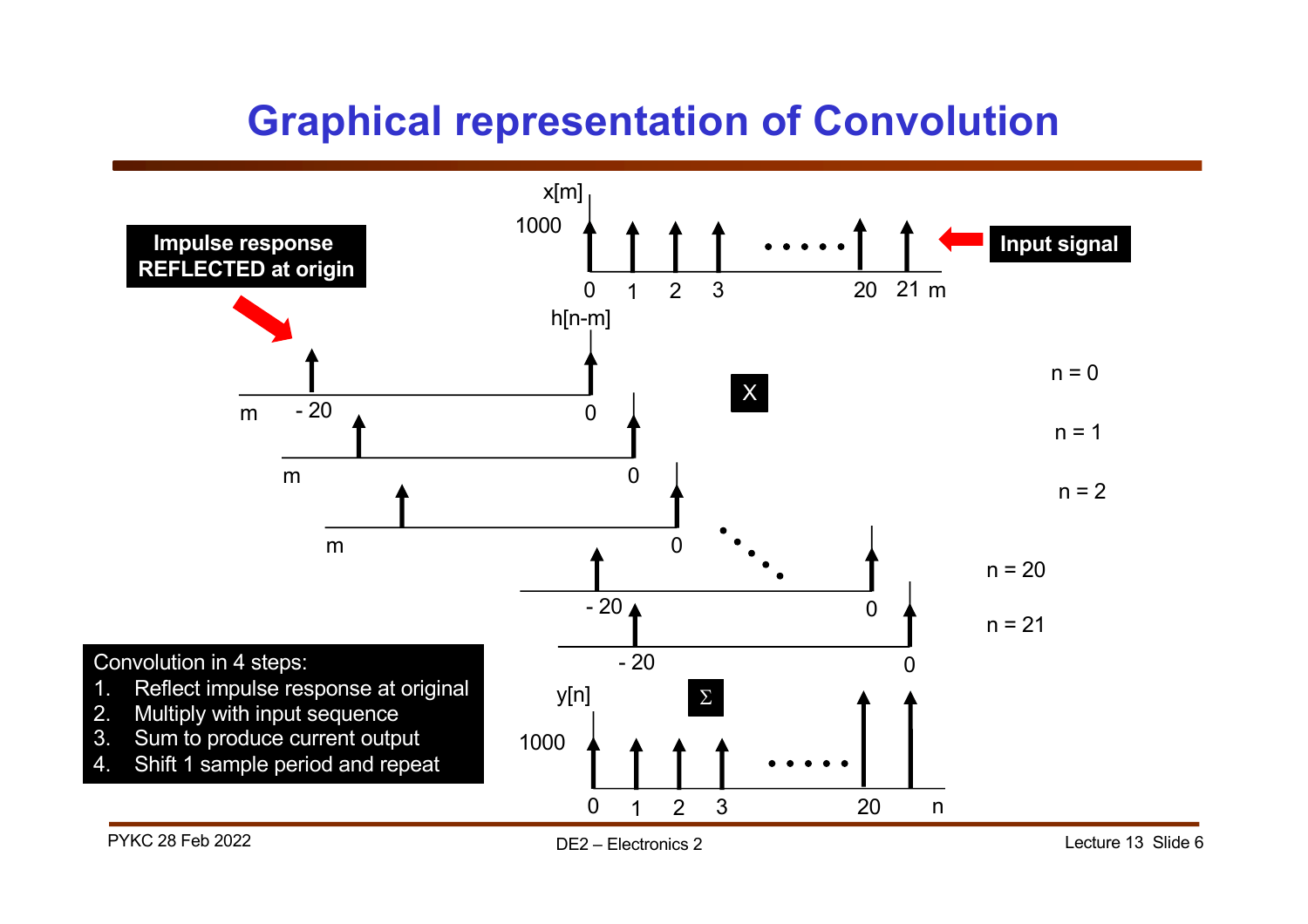# **Impulse Response & Frequency Response**

 $\blacklozenge$  Since a unit impulse contains all frequency, and its Fourier transform is a constant at 1 (see L3, S7), the Fourier transform of the impulse response h[n] or h(t) give us the systems' frequency response:



- This applies to both continuous time and discrete time linear systems.
- ! An impulse signal contains ALL frequency components (L3, S7). Therefore, applying an impulse to input stimulates the systems at ALL frequencies.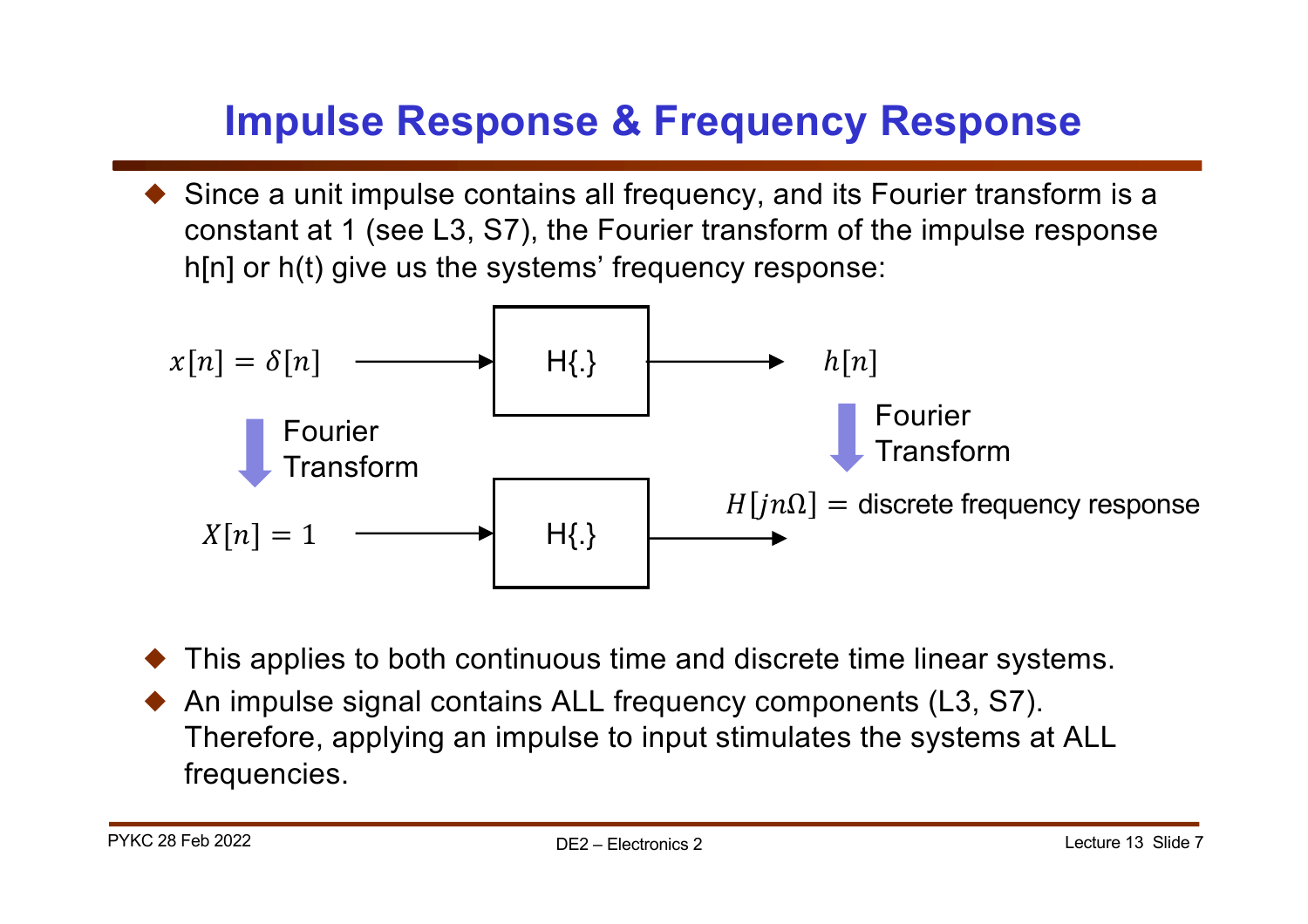#### **Moving Average Filter = FIR lowpass filter**



- N-tap (or N point) moving after filter high N, lower the cut off frequency
- ! For a N-tap moving average filter, it impulse response has N impulses.
- If input  $x[n]$  has M non-zero samples (i.e. finite length), output  $y[n]$  is also finite in length, and has M+N non-zero samples. Hence the name Finite Impulse Response (FIR) filter.

PYKC 28 Feb 2022 DE2 – Electronics 2 Lecture 13 Slide 8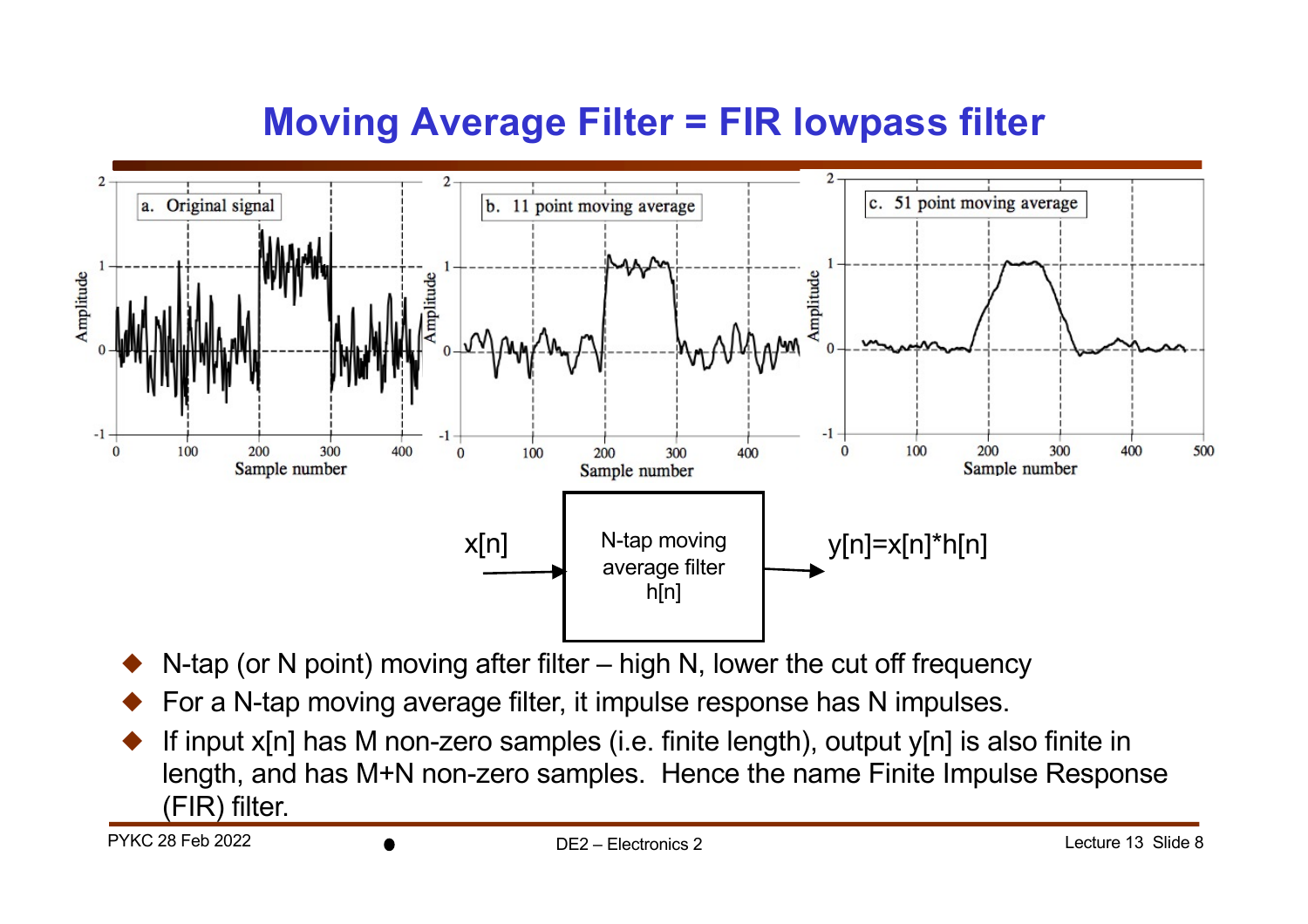## **Frequency Response of N-tap moving average filter**

- The impulse response of a moving average filter is a rectangular pulse.
- ! The Fourier transform of a rectangular pulse is of the form (sin  $x$ )/ $x$  or sinc( $x$ ) function (see Lecture 3 slide 6) in the case of continuous time.
- $\blacklozenge$  For discrete time case, the frequency response of a moving average filter with N taps (or points) is:

$$
H[f] = \frac{\sin(fN)}{N\sin f}
$$

! Here *f* is normalised to 0 -> 0.5 x sampling frequency *fs*.

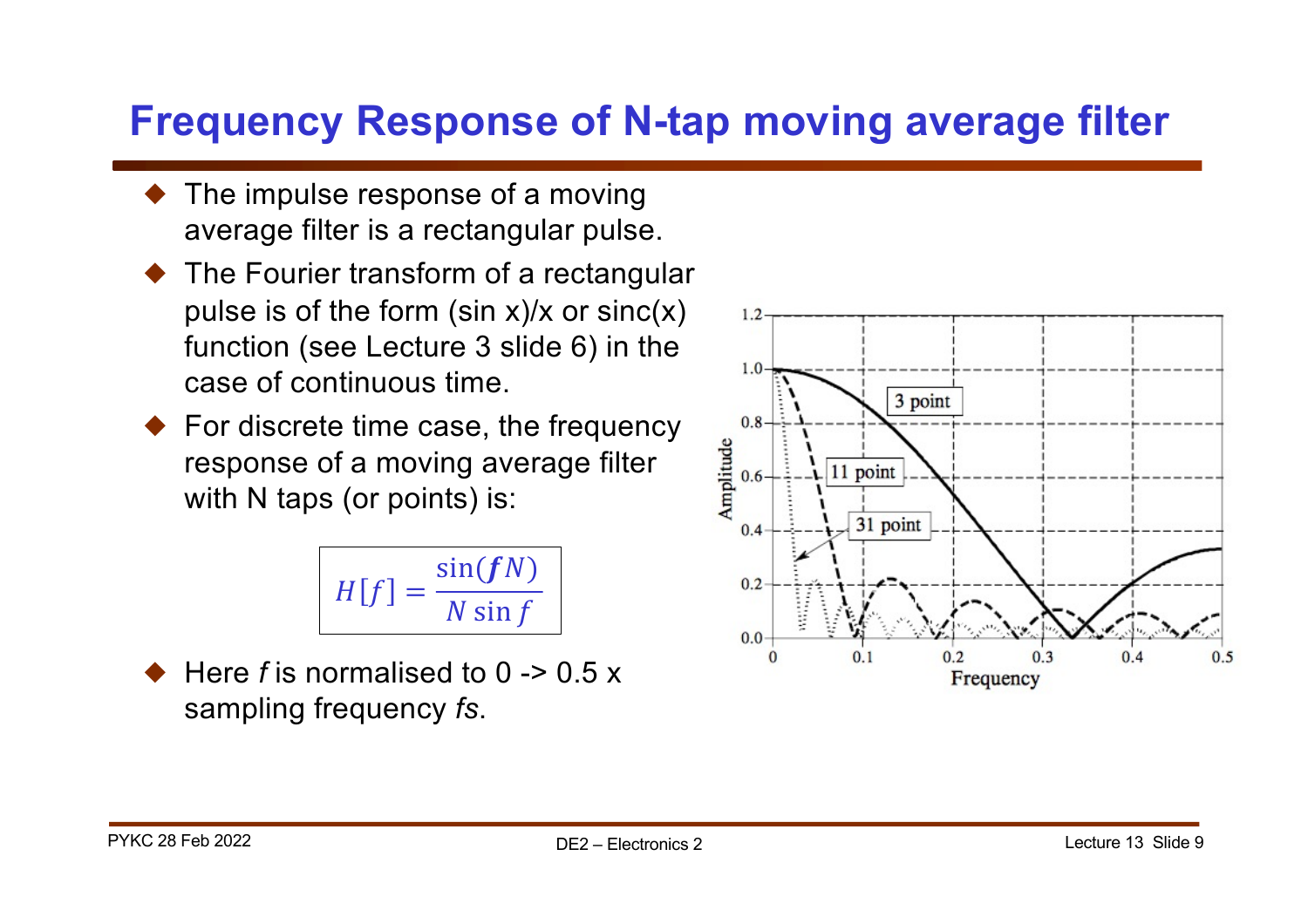#### **Recursive or Infinite Impulse Response Filter**



0.897, 1.018, 0.971, 0.983, 1.07, 1.002…..}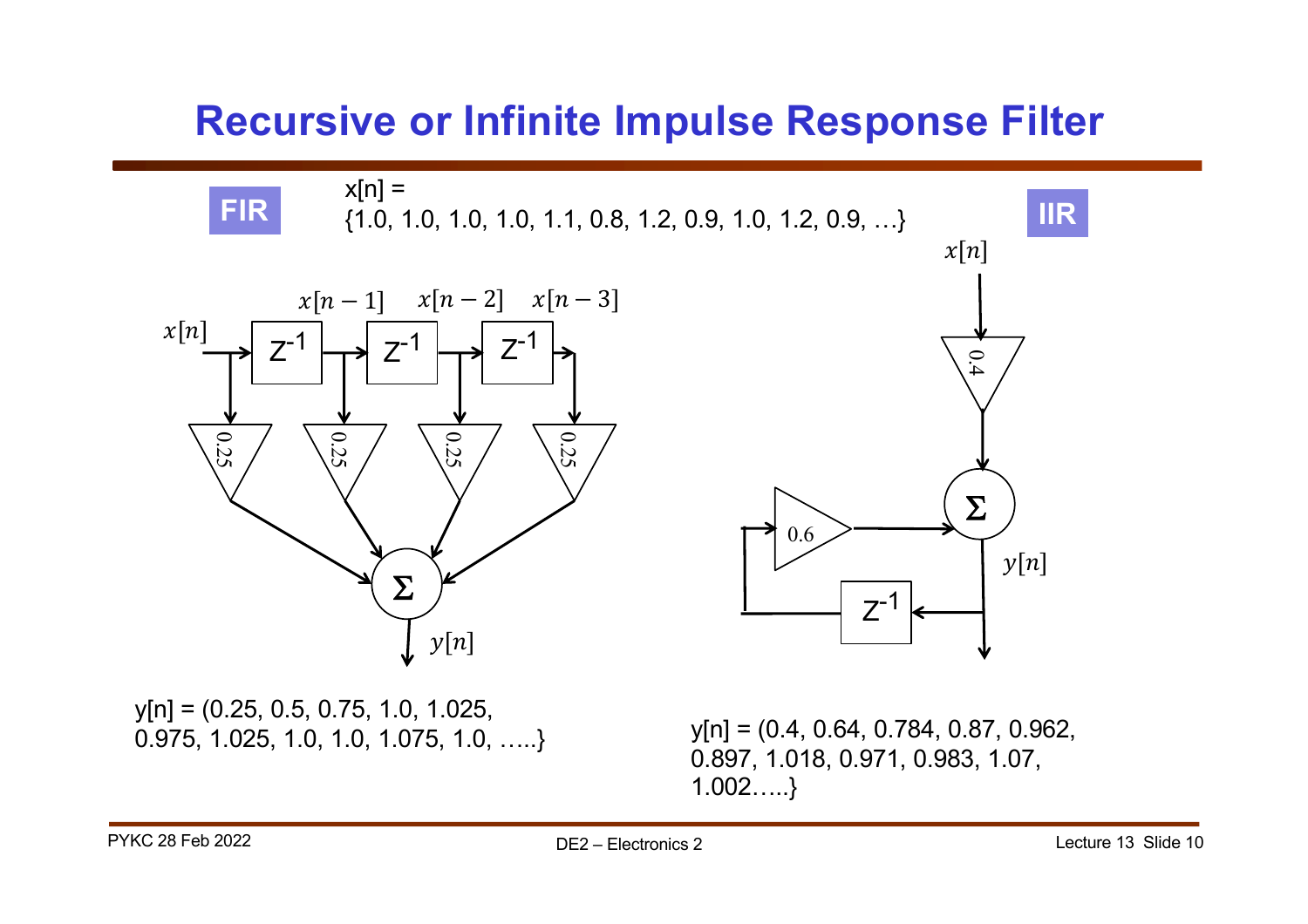## **Complementary Filter used with IMU**



where  $\alpha$  = scaling factor chosen by users and is typically between 0.7 and 0.98  $\rho$  = accelerometer angle  $\theta_{new}$  = new output angle  $\theta_{old}$  = previous output angle  $\theta$  = gyroscope reading of the rate of change in angle  $dt =$  time interval between gyro readings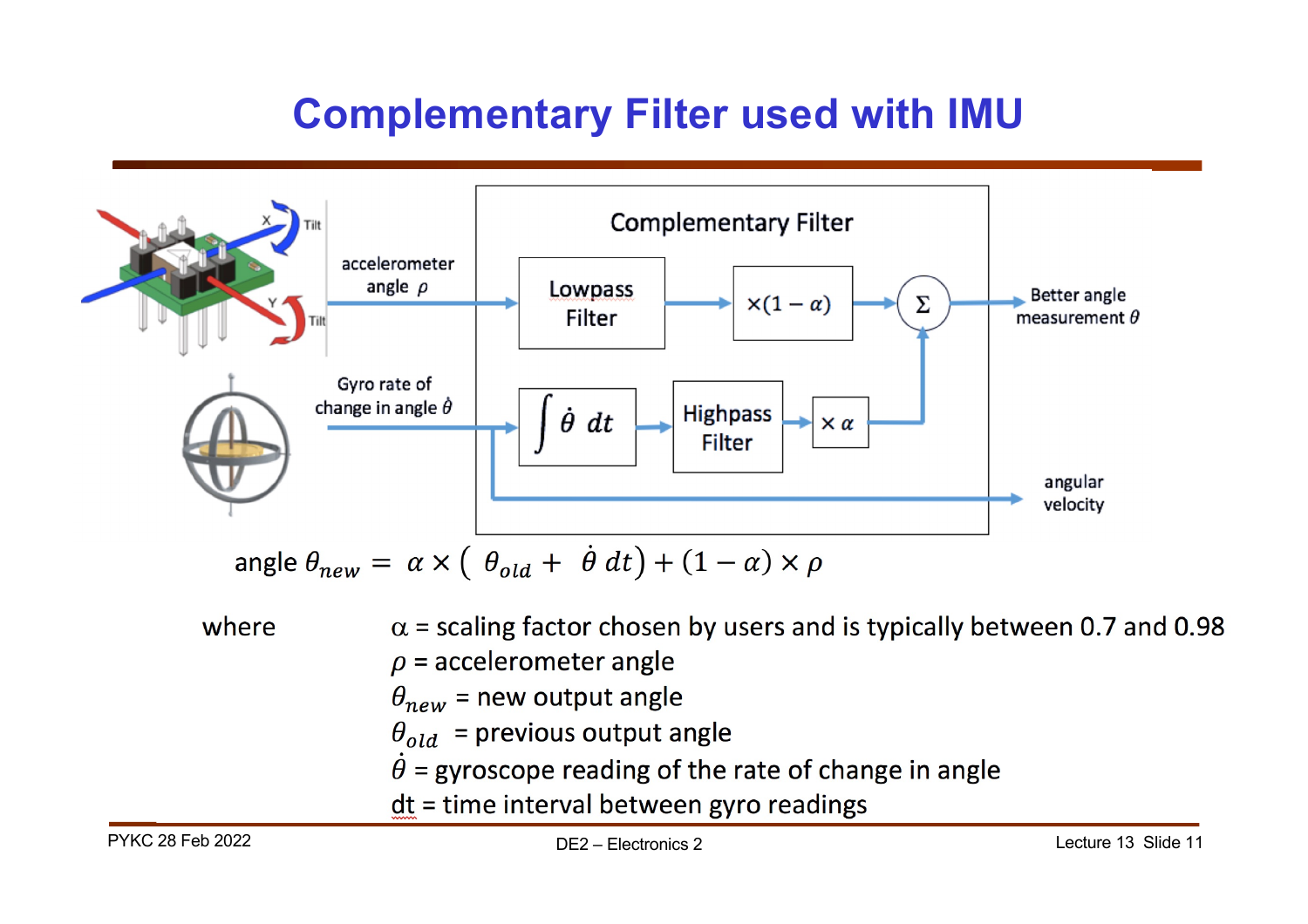## **Signal flow diagram model**

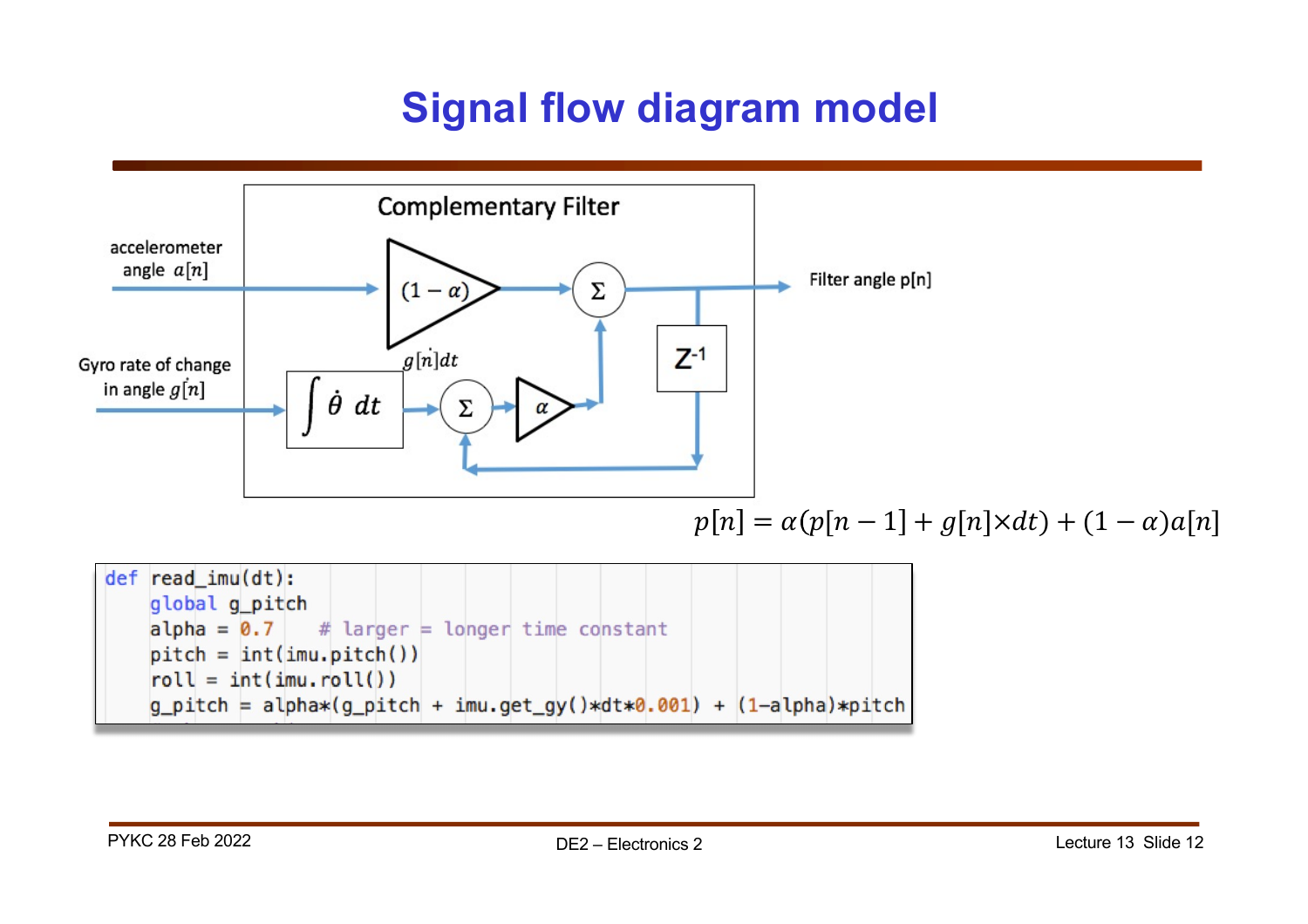#### **Lowpass filter the accelerometer data**

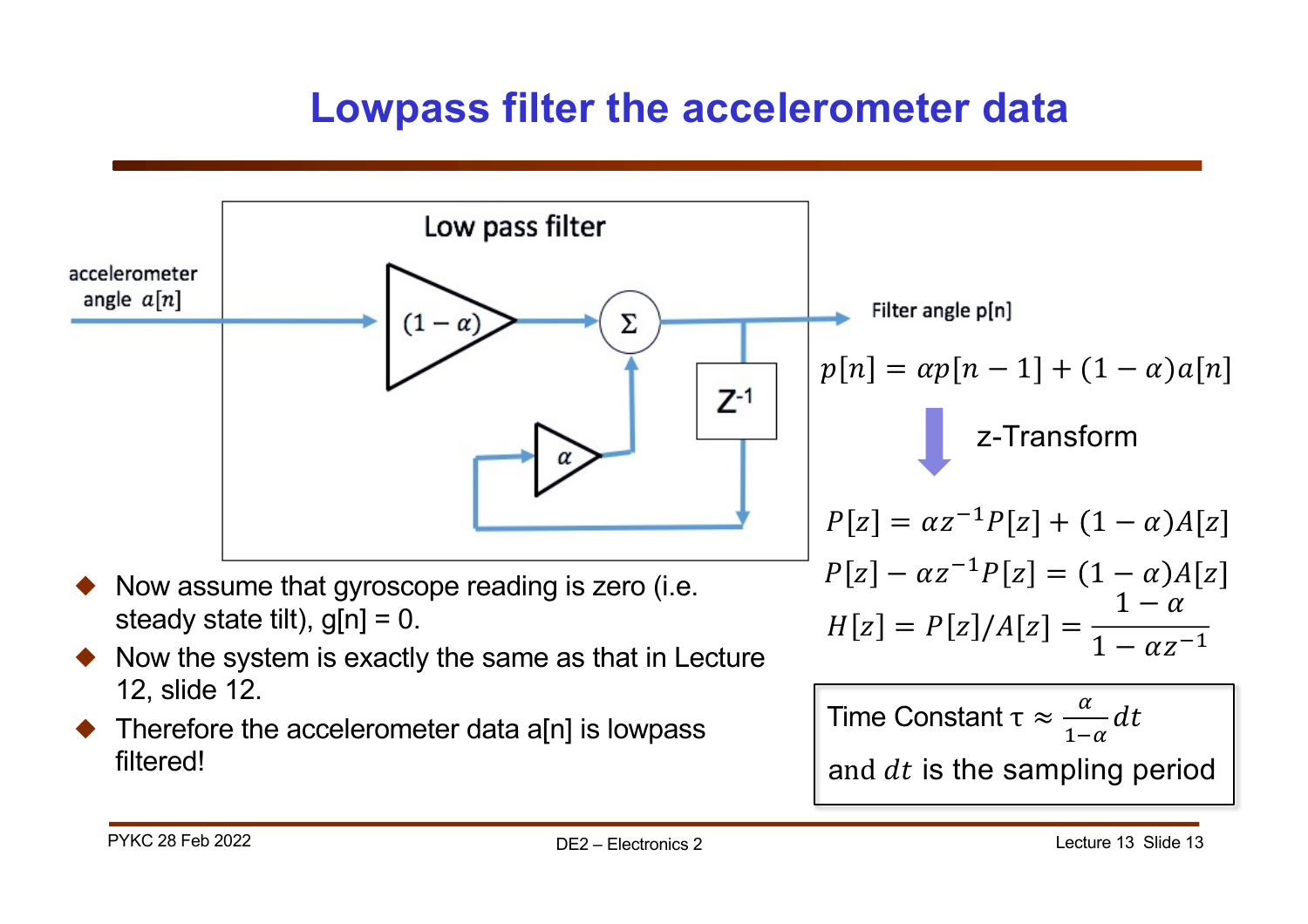### **Integrating the gyroscope reading**

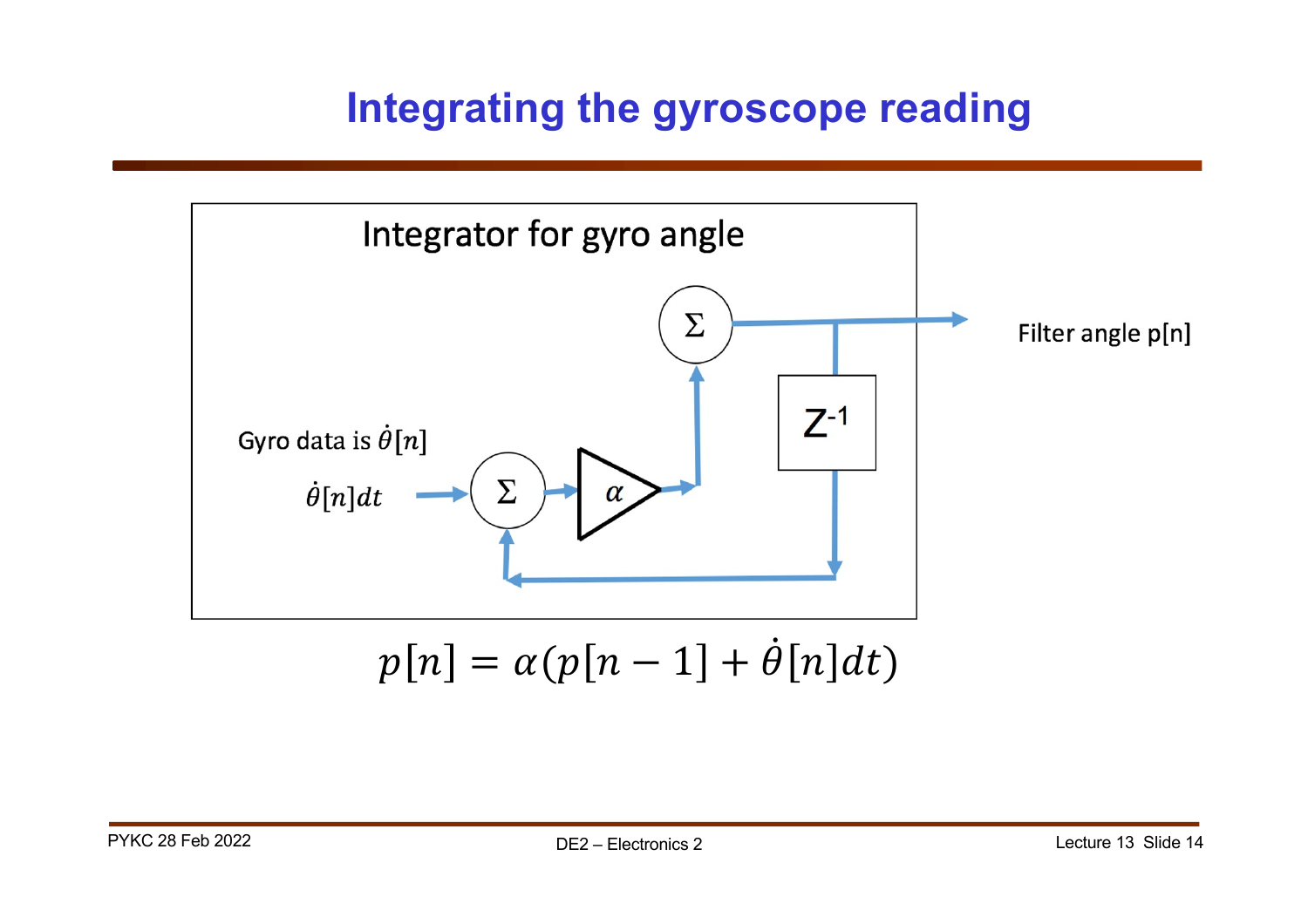## **Three Big Ideas (1)**

1. A discrete time system can be characterized by its impulse response:  $h[n] = b_0 \delta[n] + b_1 \delta[n-1] + b_2 \delta[n-2] \dots + b_k \delta[n-k]$ 



2. Once we know the impulse response  $h[n]$ , and the input sequence  $x[n]$ , we can find the output  $y[n]$  by convolution:

$$
y[n] = x[n] * h[n] = \sum_{m=0}^{\infty} x[m]h[n-m]
$$